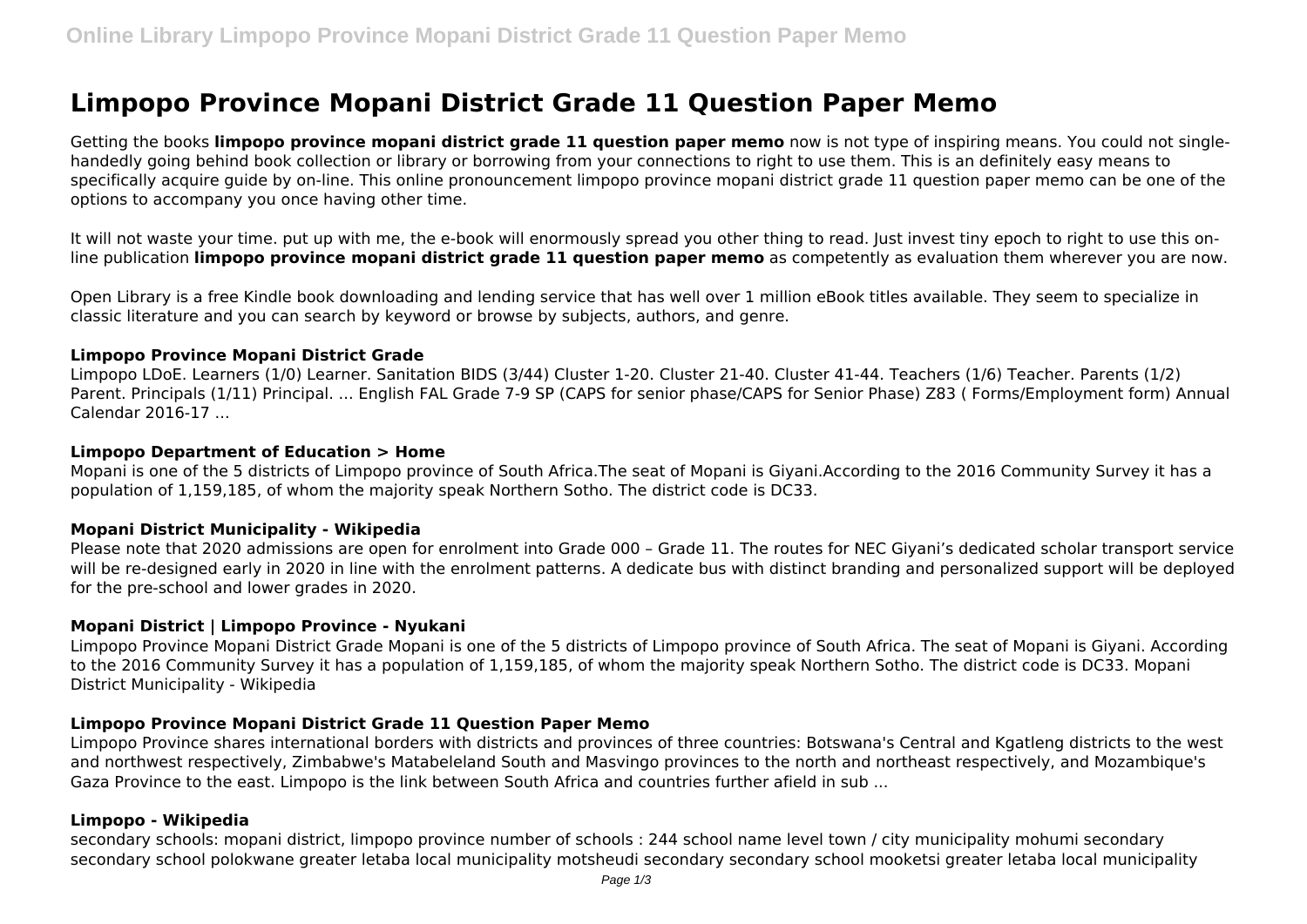kgolakaleleme high

# **SECONDARY SCHOOLS: MOPANI DISTRICT, LIMPOPO PROVINCE**

This Limpopo Grade 11 Exam Papers is what we surely mean. We will show you the reasonable reasons why you need to read this book. This book is a kind of precious book written by an experienced author. The Limpopo Grade 11 Exam Papers will also sow you good way to reach your ideal. When it comes true for you, you can read it in your spare time.

# **limpopo grade 11 exam papers - PDF Free Download**

Limpopo, South Africa's northernmost province, borders onto Mozambique, Zimbabwe and Botswana. It also borders the Mpumalanga, Gauteng and North West provinces. Named after the Limpopo River, which flows along its northern border, it is a region of contrasts, from true Bushveld country to majestic mountains, primeval indigenous forests, unspoiled wilderness and patchworks of farmland.

# **Limpopo Municipalities**

As a local municipality in South Africa that needs expanding, Mopani District Municipality offer a lot of vacancies. These Mopani District Municipality vacancies are available in the position of general workers. It is highly hoped that as this position is not vacant anymore, the Mopani region will have better improvement.

# **Mopani District Municipality Vacancies: 50 X General Workers**

01 Limpopo Department of Education hosts a World Aids Commemoration at Bolivia Lodge under the theme "We are in this together, cheka Impilo"; 02; 03 Dr Criselda Kananda, talking about the HIV/Aids and rules of life during the World Aids Day Commemoration in Bolivia Lodge, outside Polokwane; 04 Dr Innocentia Mashego presenting the importance of oral/dental care during World Aids Commemoration ...

# **Limpopo Department of Education > Home**

There has been yet another "cluster outbreak" of Covid-19 cases in Limpopo, with the Mopani district now identified as the new epicentre of the pandemic in the province.

# **Mopani district becomes Limpopo's new Covid-19 epicentre ...**

Mopani District: Mr Makondo G.R at Tel No: (015) 811 4000 or 015 632 8300 Vhembe District: Mr. Mavhungu F or Ms. Muthevhuli E at Tel No: (015) 963 3790 Waterberg District: Ms. Modiba M.C at Tel No: (014) 718 3040 POST 40/97: GRADUATE INTERNSHIP PROGRAMME 2019/2020: RISK MANAGEMENT (X1 POST) STIPEND: R6083.66 per month

# **ANNEXURE S PROVINCIAL ADMINISTRATION: LIMPOPO Mopani ...**

Limpopo, South Africa's northernmost province, borders onto Mozambique, Zimbabwe and Botswana. It also borders the Mpumalanga, Gauteng and North West provinces. Named after the Limpopo River, which flows along its northern border, it is a region of contrasts, from true Bushveld country to majestic mountains, primeval indigenous forests, unspoiled wilderness and patchworks of farmland.

# **Limpopo Province – Travel in South Africa**

General Enterprising Tendencies amongst Grade Ten Learners of Limpopo Province, Capricorn District ... Greater Sekhukhune, Capricorn, Mopani and Waterberg of which Capricorn District Municipality is ... the focus of the study was grade ten learners at selected secondary schools in the Capricorn District Municipality of Limpopo Province.